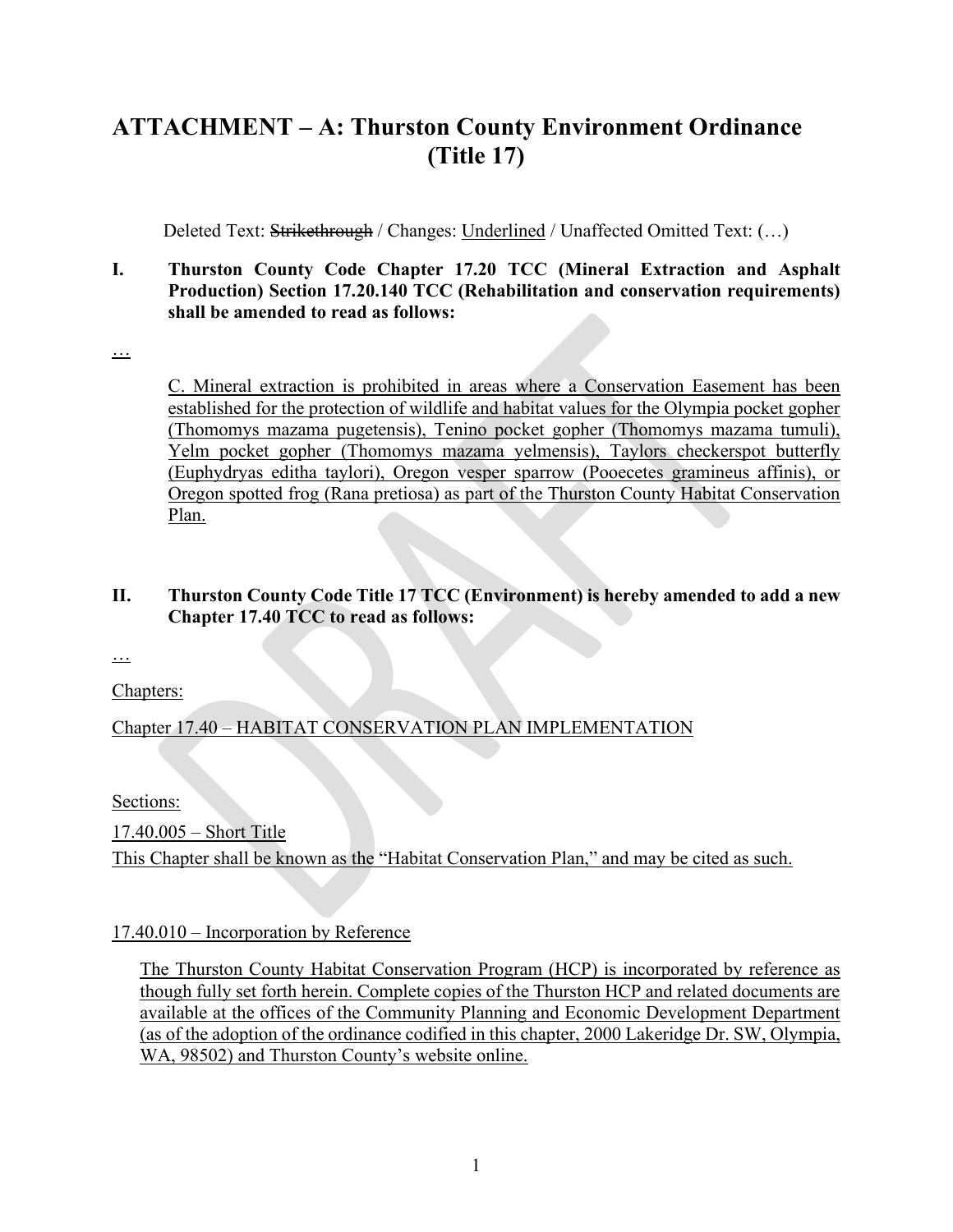#### 17.40.015 – Purposes

The purpose of this Chapter is to provide the regulatory framework to implement the Thurston County Habitat Conservation Plan (Thurston HCP) according to the Incidental Take Permit approved by US Fish and Wildlife Service. The U.S. Endangered Species Act (ESA) and its implementing regulations in Title 50 of the Code of Federal Regulations (CFR) Section 17 prohibit the take of any fish or wildlife species that are federally listed as threatened or endangered without prior approval pursuant to either Section 7 or Section 10 of the ESA.

The Thurston HCP enables the County to locally manage habitat protection when authorizing lawful projects that may impact the federally protected species. It describes how several species listed or considered for listing under the ESA will be protected; and how potential impacts to these species would be mitigated without the imposition of additional mitigation requirements outside of the Habitat Conservation Plan process in compliance with Section 10 of the ESA.

The Thurston HCP provides an efficient process for conserving species and protecting natural resources by creating larger scale, more ecologically viable, and more efficiently manageable mitigation sites. While also creating a predictable local framework for providing permits and authorizations for otherwise lawful covered activities that may impact federally protected species.

#### 17.40.020 Applicability

- A. Unless otherwise provided for, this Chapter shall apply to all development in unincorporated Thurston County considered a Covered Activity that impacts Covered Species. The Project Applicant remains responsible to ensure compliance with the ESA, whether or not covered by the Thurston HCP.
- B. This Chapter implements federal mandates under the Endangered Species Act, it is not a zoning or land use control ordinance to determine vested development rights under Washington law and shall apply to pending and future applications as of the Effective Date as provided for in Section 17.40.020(C)
- C. The following are excluded from the provisions and requirements of this Chapter:
	- 1. Unexpired construction and land use permit or approval, which were reviewed following the procedures outlined in the 2018 US Fish and Wildlife Service 'Guidance for Assessing Potential Take of Mazama Pocket Gophers in Thurston and Pierce Counties Projects', meeting the following criteria:
		- a. The review was completed and concluded with negative screening results, and
		- b. The negative screening results continue to be valid per the 2018 USFWS Guidance, or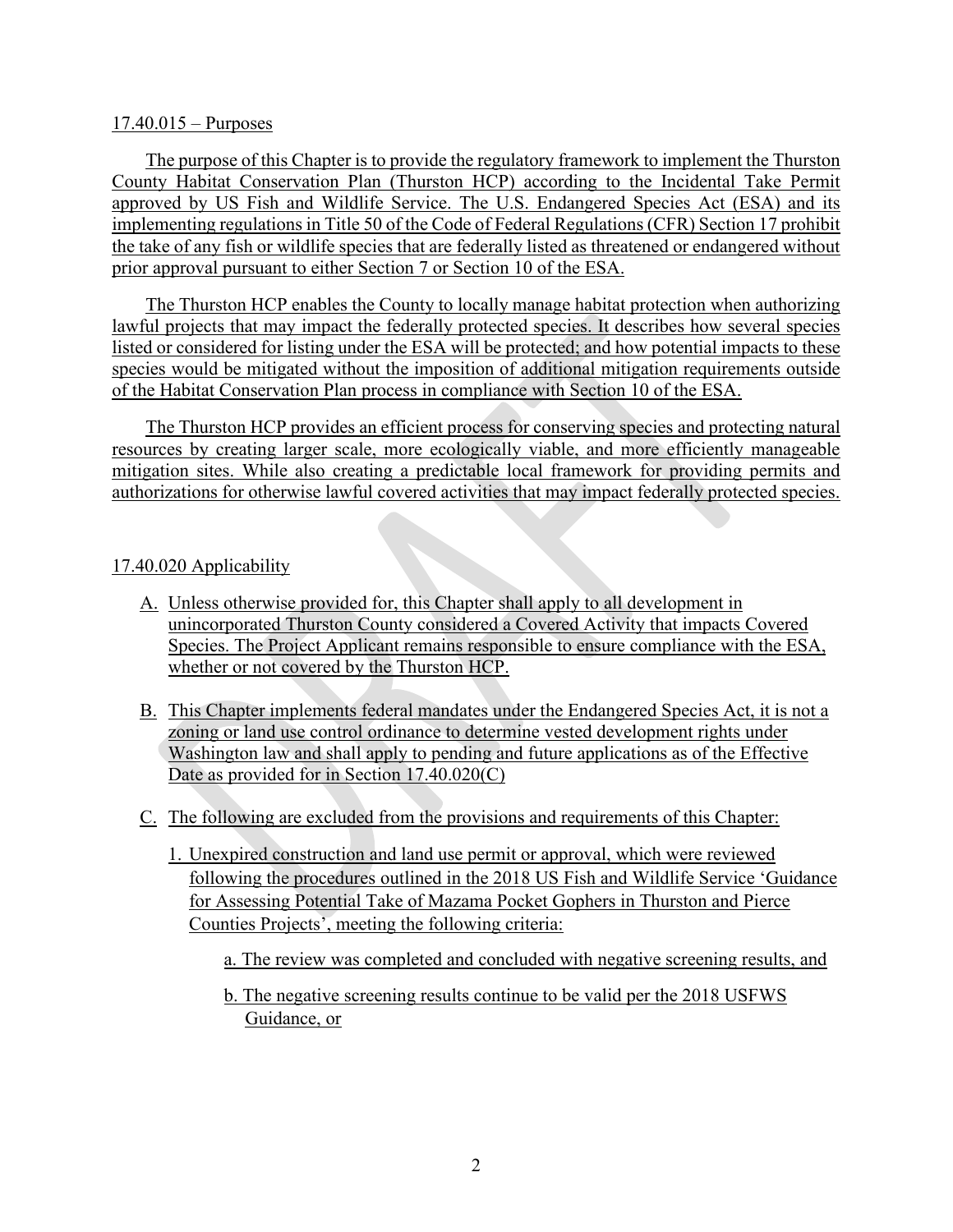- c. The construction or land use permit for which the review was performed is not modified.
- D. Development for which the United States Fish and Wildlife Service has approved other mitigation procedures through the issuance of an individual  $10(a)(1)(B)$  incidental take permit constituting full mitigation or through Section 7 consultation.
- E. Development projects with vested rights as established by Washington law where such rights are vested prior to adopting this ordinance.
- F. Demolition permits.
- G. Fully Forested Parcels as defined in Section 17.40.040.
- H. Project that within the scope of the Mazama pocket gopher special 4(d) rule as provided in Federal Register Volume 79, No 68 page 19790 – 19794, as amended.

# 17.40.030 – Covered Area and Activities

- A. Proposed Covered Activities located in unincorporated Thurston County that contain Thurston HCP Covered Species as defined and provided for in Section 17.40.040 are subject to this Chapter. HCP species locations are typically identified in Figure 2.3, the mapped extent of prairie species, and Figure 2.6 Oregon spotted frog habitat screen in Chapter 2 of the Thurston HCP.
- B. Covered activities are identified in Chapter 3 and detailed in Chapter 4 of the Thurston HCP. They consist of ten categories of activities related to construction or infrastructure maintenance. The ten categories include residential development, added accessory structures, septic repair or extension, and home heating old tank removal; commercial and industrial development; transportation capital projects, transportation maintenance, and County right-of-way work; landfill and solid waste management; water resources management; and County Parks, trails, and land management. Mineral extraction activities are not Covered Activities and are therefore subject to Thurston County Critical Area Ordinance Chapter 24 and may require an individual Incidental Take Permit.

## 17.40.040 – Definitions

The definitions outlined in this section shall govern the application and interpretation of this chapter. Words and phrases not defined in this section shall be interpreted to give this chapter its most reasonable application.

A. "Certificate of Inclusion" is a document issued by the Department as part of a development permit or authorization to document coverage under the county's Incidental Take Permit.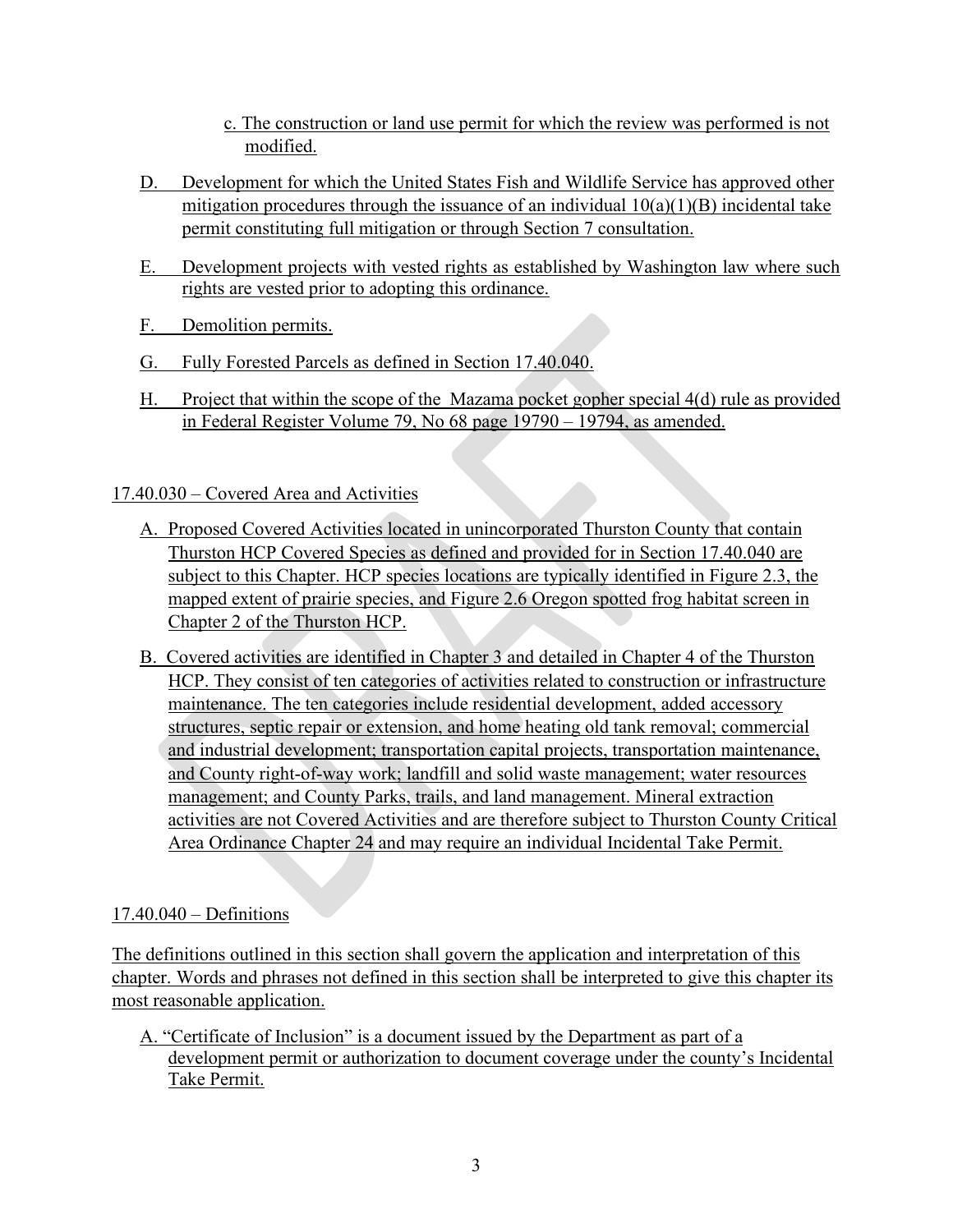- B. "Conservation Easement" a Conservation Easement is a voluntary, legal agreement that permanently limits uses of a property or defined portion of a property to protect its Conservation Values.
- C. "Conservation Bank" Conservation banks are permanently protected lands that contain natural resource values. These lands are conserved and permanently managed for species that are endangered, threatened, candidates for listing, or are otherwise species-at-risk. Conservation banks function to offset adverse impacts to these species that occurred elsewhere, sometimes referred to as off-site mitigation. In exchange for permanently protecting the land and managing it for these species, the U.S. Fish and Wildlife Service (FWS) approves a specified number of habitat or species credits that bank owners may sell.
- D. "Conservation Value" are defined for individual conservation properties and typically include unique or high-quality natural habitat or species, prime farmland or soils, or historically significant areas.
- E. "Covered activity" means activities that are included in the Thurston HCP and covered for incidental take by the Incidental Take Permit as described in Chapter 3 of the HCP.
- F. "Covered species" means species that are described in Chapter 2 of the Thurston HCP and covered for incidental take by the Incidental Take Permit. These species include Olympia pocket gopher, Oregon spotted frog, Oregon vesper sparrow, Taylors checkerspot butterfly, Tenino pocket gopher, and Yelm pocket gopher.
- G. "Credits" Quantified, verified, and tradable units of environmental benefit from conservation or restoration action. Credits equate to one functional acre for a given Covered Species.
- H. "Critical habitat (federally designated)"Specific areas within the geographic area occupied by the species on which are found those physical and biological features essential to the conservation of the species and which may require special management considerations or protection.
- I. "Department" means the Community Planning and Economic Development Department unless otherwise specified in this title.
- J. "Development" means any human-made change to improved or unimproved real estate, including but not limited to buildings or other structures, mining, dredging, filling, grading, clearing, paving, excavation or drilling operations, storage of equipment or materials, or any other activity which results in the removal of vegetation or in the alteration of natural site characteristics.
- K. "Development Envelope" means the geographic limits or the outer extent of the area or site to be altered or impacted by Development, including but not limited to buildings, access roads/driveways, wells, septic systems, and similar improvements.
- L. "Development Permit" means any permit or authorization that approves a grounddisturbing activity related to a Covered Activity, including building permit, grading permit, right-of-way permit, subdivision or plat, special use permit, variance, binding site plan, development agreement, or other similar permit or approval which authorizes a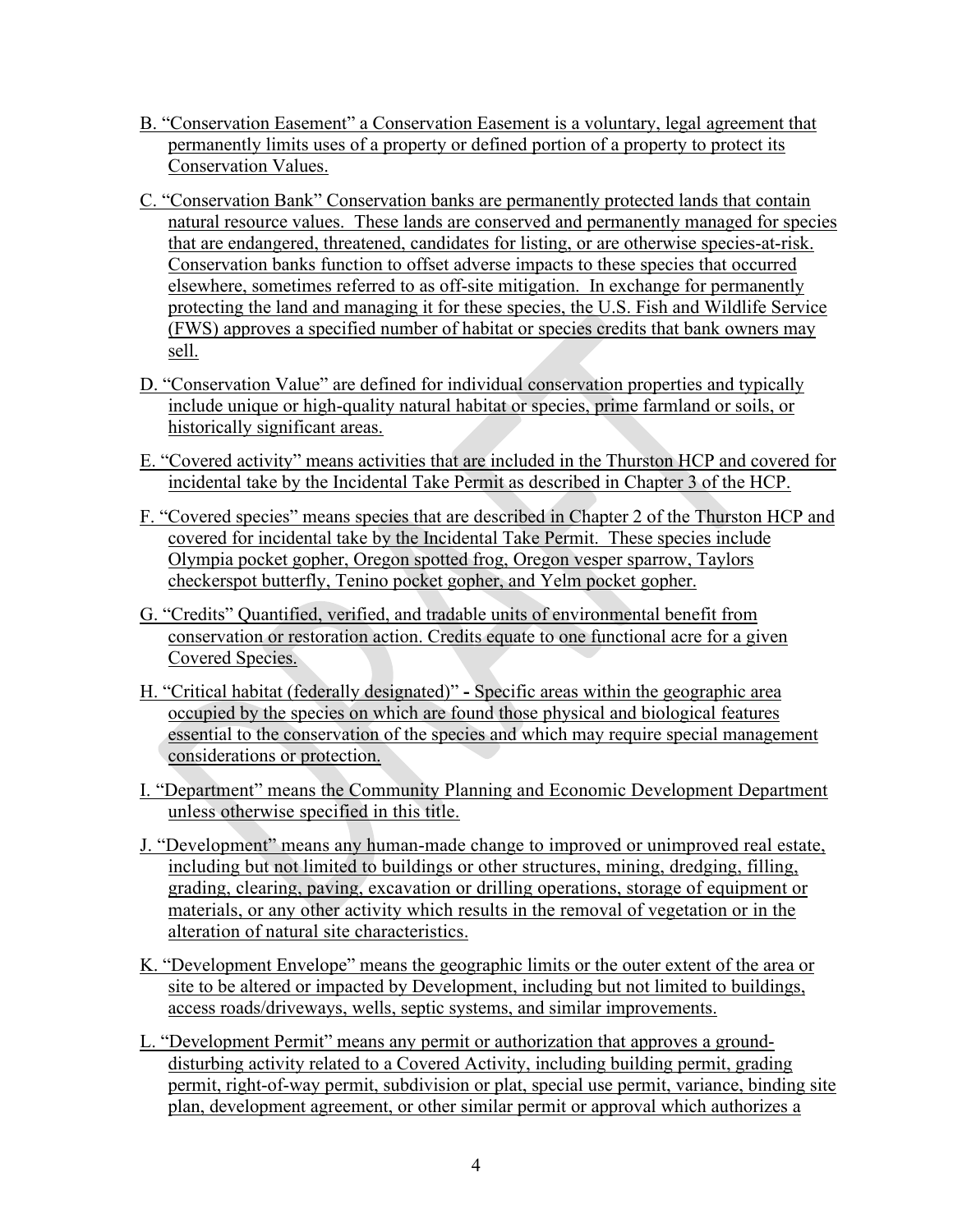ground-disturbing activity in furtherance of a Covered Activity. The term "Development Permit" does not include non-project planning actions of general applicability such as the comprehensive plan, plan amendments, zoning and rezoning, annexation, sub-areas plans, and other similar area or regional land use planning actions not associated with a specific project.

- M. "Director" means the Director of Community Planning and Economic Development Department.
- N. "Federal permits" means the Incidental Take Permit issued by United States Fish and Wildlife Service to Thurston County on **DATE**, authorizing the incidental take of covered species pursuant to the Thurston HCP and the federal Endangered Species Act (permit number #), as those documents as may be amended from time to time.
- O. "Fully Forested" means those parcels with 100 percent tree canopy cover with shrub and fern understory.
- P. "Habitat Conservation Plan (HCP)" HCPs are planning documents required as part of an application for an Incidental Take Permit. They describe the anticipated effects of the proposed taking; how those impacts will be minimized or mitigated; and how the HCP is to be funded. HCPs can apply to both listed and non-listed species, including those that are candidates or have been proposed for listing.
- Q. "Incidental Take Permit" means a Permit issued under section  $10(a)(1)(B)$  of the ESA to a non-federal party undertaking an otherwise lawful project that might result in the "take" of a threatened or endangered species. An application for an Incidental Take Permit is subject to certain requirements, including the preparation of a habitat conservation plan.
- S. "Permit area" means the geographic area where the incidental take permit applies. It includes the unincorporated areas of Thurston County where covered activities and resulting take will occur.
- T. "Project applicant(s)" or "applicants" means a person or entity applying for a development permit for a project authorizing a ground-disturbing activity for a covered activity.
- U. "Mitigation Bank" see Conservation Bank
- V. "Mitigation fee" means fees established by the Department to be paid by development permittees (including capital and infrastructure projects) to fund the implementation activities including, but not limited to, the cost of land acquisition, land endowment, habitat management land improvement, and administration of the HCP program.
- W. "Species occupancy" a parcel is considered occupied by a Covered Species if the Department has information that indicates a Covered Species was observed through a species survey. The species survey may have been conducted by Department staff, a state or federal wildlife agency, or other qualified environmental professionals that resulted in a positive finding of a Covered Species. Positive findings include, without limitation, gopher mounds and audible calls by birds. Parcels that are subdivided after a species survey was completed are considered occupied if the species survey resulted in positive findings for the larger parcel (i.e. parent parcel).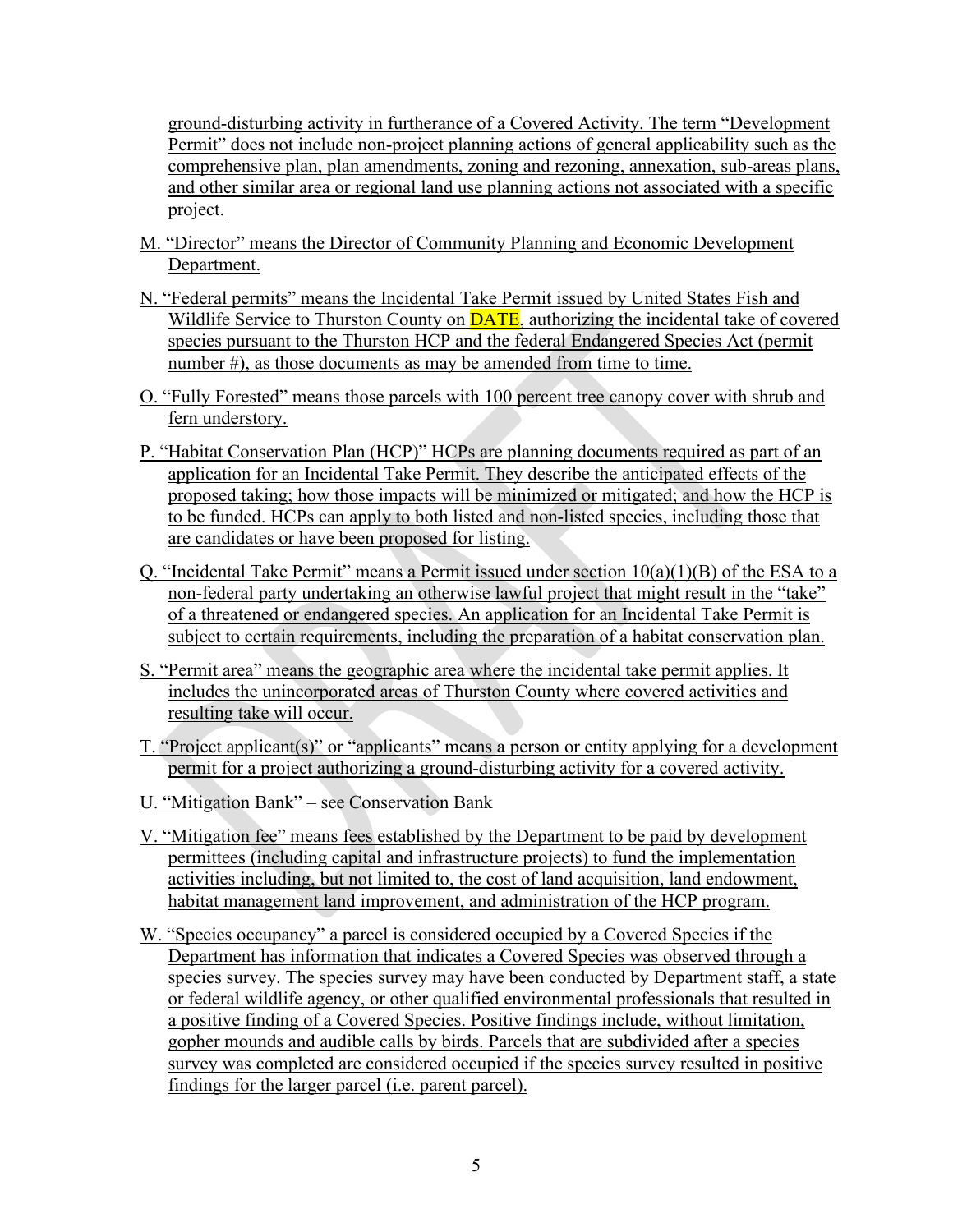- X. "Take" has the same meaning provided by the federal Endangered Species Act of 1973 as amended (16 U.S.C. § 1531 et seq.) ("FESA") and its implementing regulations regarding activities subject to that Act. Specifically, take is defined in FESA to mean to harass, harm, pursue, hunt, shoot, wound, kill, trap, capture, or collect, or to attempt to engage in any such conduct (16 U.S.C. § 1532 (18))
- Y. **"**Thurston HCP**"** means the Thurston County Habitat Conservation Plan approved by the Board of County Commissioners on **DATE** and may be revised from time to time.

## 17.40.050 – Responsibility for Administration.

The Department Director or designee shall administer the provisions of this chapter for the County.

## 17.40.055 – Interpretation.

- A. The inclusion of the words "must" and "shall" in a regulation indicates the requirement is mandatory. The director shall review and resolve any questions involving the proper interpretation or application of the provisions of this title that may be requested by any property owner, tenant, government officer, department, or other person affected. The director's decision shall be in keeping with the intent of this title, The Thurston HCP, Incidental Take Permit, the Thurston County Comprehensive Plan, the Growth Management Act, and other applicable federal, state, and county regulations.
- B. Where conflicts occur between the provisions of this title or between this chapter and other regulations the provisions of the Thurston HCP and Incidental Take Permit shall govern. When conflicts occur between meeting minimum land use densities and the provisions of this title, the provisions of this title shall apply. The county may waive minimum density requirements to protect critical areas, as determined by the director.

#### $17.40.060 - Application$

- A. The Department shall review the applications for completeness and verify that the appropriate application administration fee has been collected.
- The Department may reject all or part of an application and supporting information, including any required special report, based upon:
	- 1. Factual errors or omissions;
	- 2. Inconsistencies between the submitted materials and observable data, and/or accepted scientific or technical criteria;
	- 3. Faulty or incomplete analysis or analytical procedures, or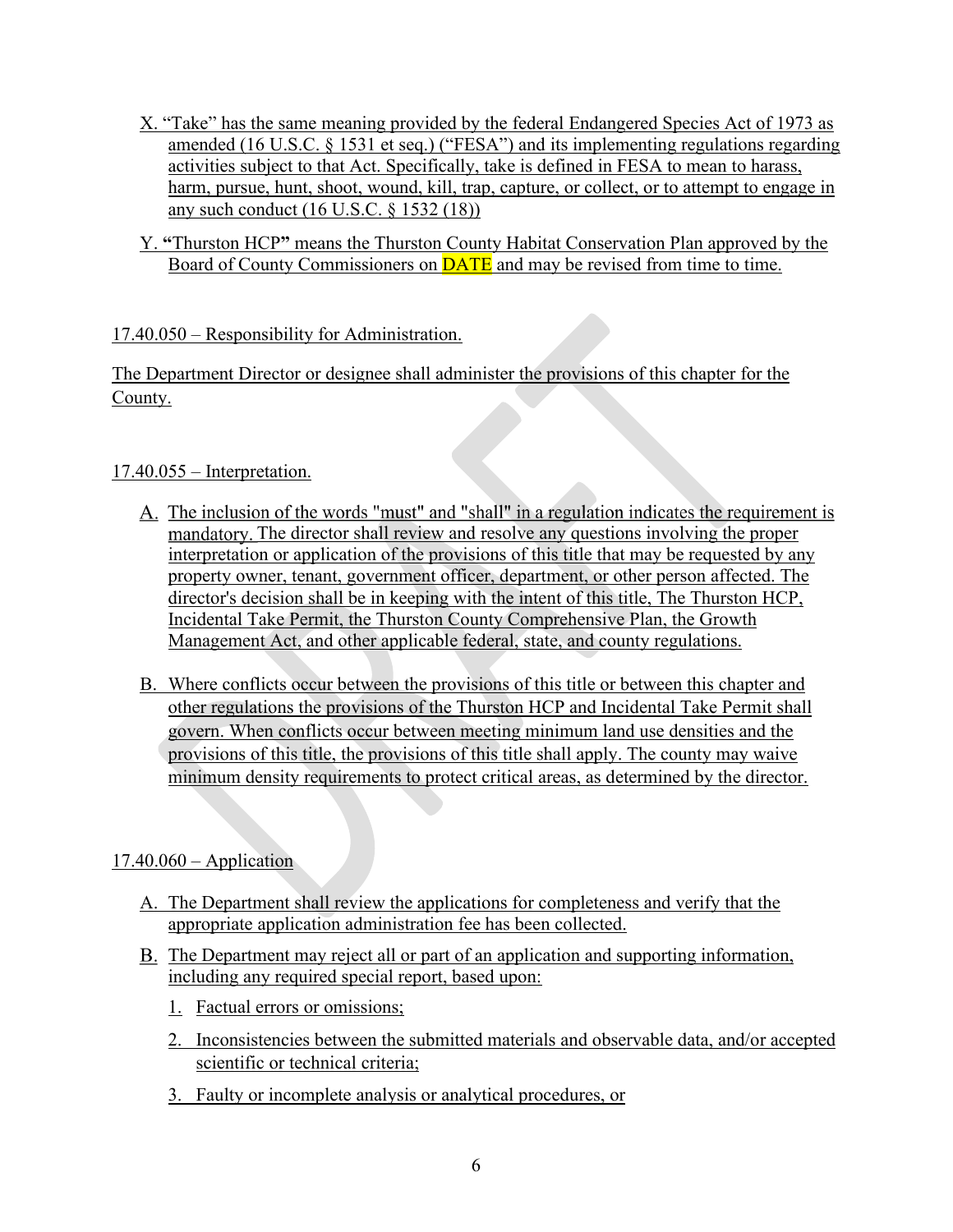4. Other reasonable basis that supports the rejection of an application due to incompletion or insufficient information to enable complete and proper review by the Department.

### 17.40.065 – Thurston HCP Application Submittal Standards

- The Director shall establish criteria for Thurston HCP application submittal requirements. At minimum, the Thurston HCP application submittal shall include the following:
	- 1. A complete application form as determined by the Department.
	- 2. Applicable permit fee.
	- 3. A written description of the proposed development including a description of compliance or planned compliance with avoidance and minimization measures to the maximum extent practicable, in accordance with Appendix  $C -$ Best Management Practices of the Thurston HCP and a GIS compatible Shapefile, Geodatabase file, or County approved equivalent of the project area.
	- 4. A development plan detailed site plan drawn to scale depicting all proposed development (e.g., lot, roads, driveways, structures, lawn and landscaping area(s), etc.), geographic extent of the proposed project extent, and of on-going maintenance activities to be performed.
	- 5. For properties that contain Oregon spotted frog (OSF) habitat as determined by Thurston County, a report documenting the methods and results of Oregon spotted frog survey using the protocol set forth in Appendix F of the Thurston HCP.
	- 6. When requesting an expanded review to complete a site-specific soils survey rather than relying on mapped USDA soil series data for Olympia, Tenino, or Yelm Pocket Gopher. Submit a report completed by a County-approved, certified professional soil scientist as defined in Appendix K: Site Evaluation Protocol.
	- 7. Coverage and Fee worksheet to provide quantification of anticipated impacts for each of the species covered by the Thurston HCP, consistent with Section 7.5 and Appendix H- Credit-Debit Method of the Thurston HCP.
	- 8. Proposed mitigation including one or more of the following:
		- a. Estimation of the mitigation fee due on a form determined by the Department.
		- b. Documentation of the proposed land dedication consistent with Section 7.6.2 of the Thurston HCP.
		- c. Proposed Conservation Bank information including documentation from the Conservation Bank indicating it is a USFWS approved Bank and the estimated credits needed to offset the proposed impacts are available.
	- 9. Other information as directed by the Department Director or designee in accordance with the Thurston HCP.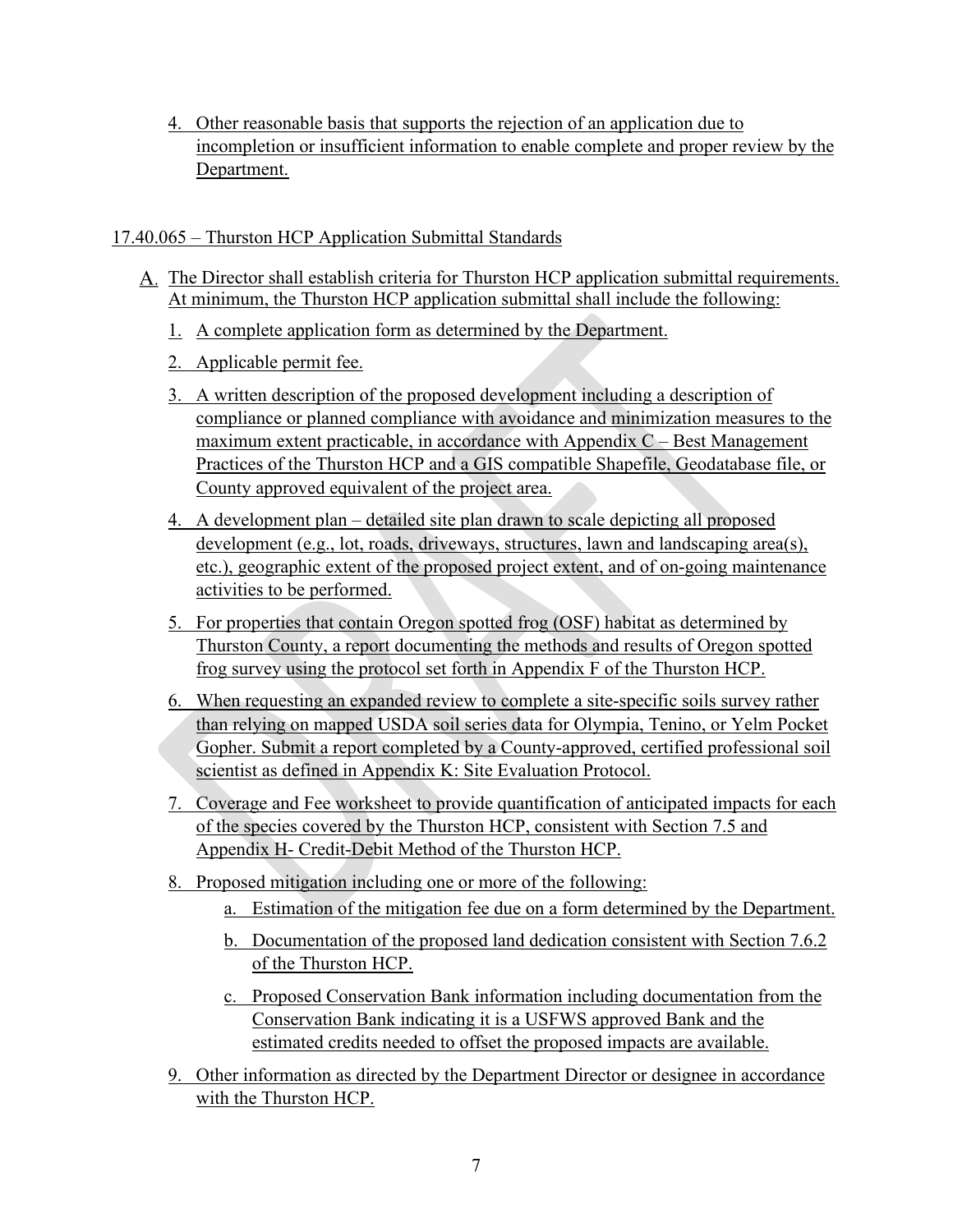10. Prior to applying, prospective applicants are encouraged to participate in a presubmission conference. Depending on the nature of the action, pre-submission conferences may be required by the Thurston County Code. Applications for presubmission conferences shall be submitted to the department on forms provided by the department.

## 17.40.070 – HCP Application Review Procedures.

- A. No construction, clearing, grading, or other ground-disturbing activity shall occur prior to written approval by the review authority.
- B. Application for permit or approval shall be subject to the review procedures and requirements of this Section for each of the Covered Species.
- C. Review process for Olympia, Tenino, and Yelm Pocket Gopher
	- 1. The area of impact for the covered prairie species will be determined using aerial maps and the mapped Covered Species extents using the information in Thurston County GIS system.
	- 2. The permit Applicant can choose to complete a site-specific soils survey rather than relying on USDA soil series data for Olympia, Tenino, or Yelm Pocket Gopher as mapped and depicted in the Thurston County GIS.
		- a. The survey shall be conducted by a certified professional soil scientist as defined in HCP Appendix K and,
		- b. The soil scientist shall use the methods approved by the County (see Appendix K: Site Evaluation Protocol) and for parcels 1 acre or less the entire parcel shall be surveyed. For parcels greater than an acre only 1 acre around the proposed development needs to be surveyed.
		- c. The Department will review the survey results and adjust any mitigation or minimization requirements based on increased or decreased habitat area.
	- 3. The Applicant must demonstrate avoidance and minimization of impacts from their proposed development to the greatest extent practicable following the Best Management Practices described in Appendix C. Where avoidance or minimization of impacts is not practicable under Appendix C, the applicant must provide an explanation describing why they cannot meet avoidance or minimization Best Management Practices.
	- 4. The Department will identify the area (in acres) and value unavoidably impacted by the Covered Activity and will assign a functional acre quantity (debit) using the procedure for calculating debits included in HCP Section 7.5 and Appendix H: Credit-Debit Methodology of the HCP.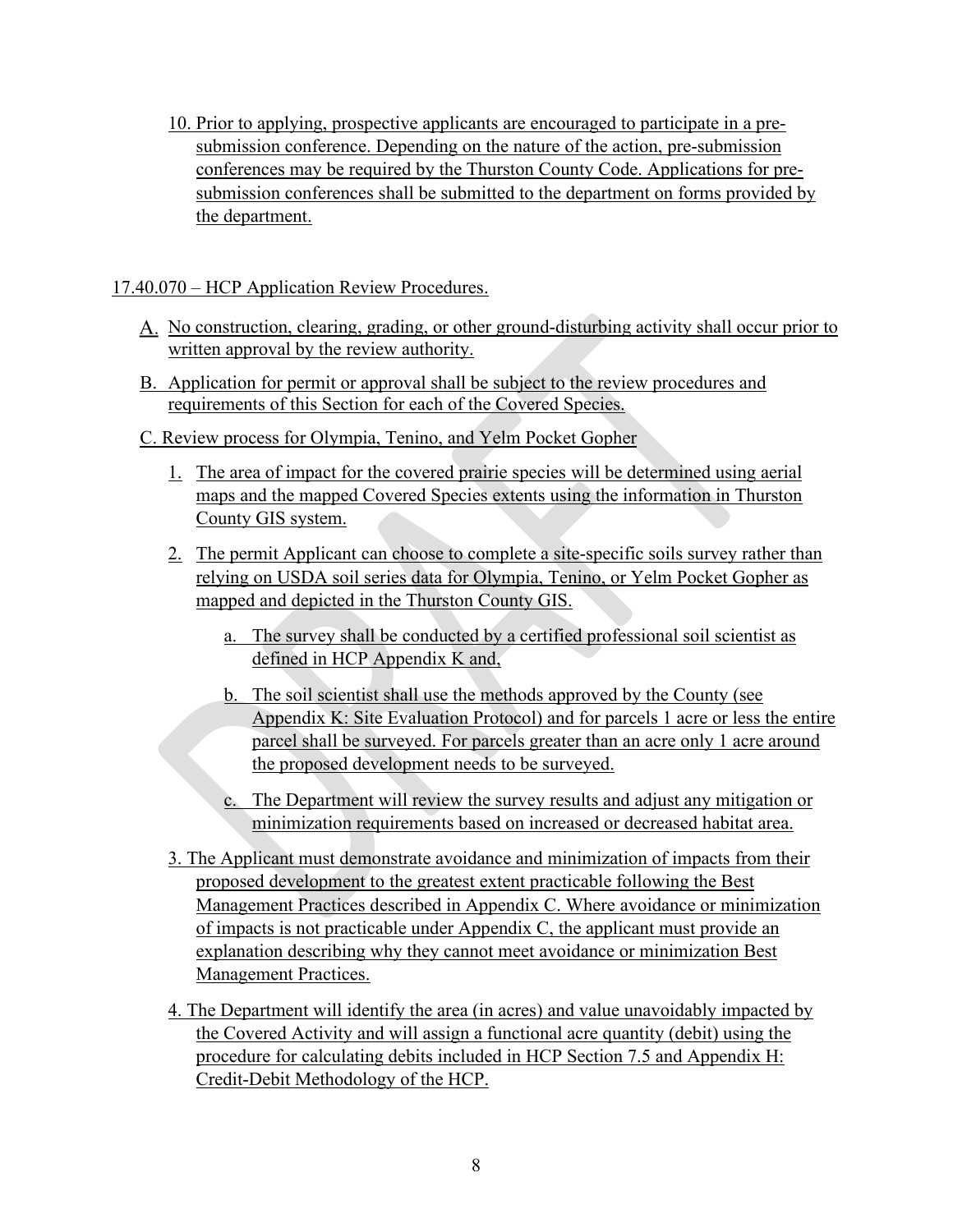## D. For Taylor's Checkerspot Butterfly (TCB) or Oregon Vesper Sparrow (OVS)

- 1. The area of impact for the covered prairie species will be determined using aerial maps and the mapped Covered Species extents using the information in Thurston County GIS.
- 2. The Applicant must demonstrate avoidance and minimization of impacts from their proposed project to the greatest extent practicable following the Best Management Practices as set forth in Appendix C. Where avoidance or minimization of impacts is not practicable under Appendix C, the Applicant must provide an explanation.
- 3. The Department will identify the area (in acres) and value unavoidably impacted by the Covered Activity and will assign a functional acre quantity (debit) using the procedure for calculating debits included in HCP Section 7.5 and Appendix H: Credit-Debit Methodology of the HCP.
- 4. A separate mitigation fee for the TCB or OVS will be required only when a mitigation fee for the Olympia, Tenino, or Yelm Pocket Gopher is not also required.

## E. For Oregon spotted frog (OSF)

- 1. County will identify projects which projects lie within the OSF Habitat Screen using aerial maps and the OSF screen layer in Thurston County GIS.
- 2. Using application materials, photos, and GIS system, the Department will determine whether the project requires an onsite OSF screening by following the procedures set forth in Appendix F of the Thurston HCP.
- 3. Project where that cannot be excluded from OSF habitat through in-office review shall have a site visit conducted by Department staff to verify whether the property supports suitable OSF habitat using the field screening protocol as described in Appendix F of the Thurston HCP. Screening is to be conducted between January 1st – April 15th. *Where applicable, OSF habitat determination will occur concurrently with an assessment for wetlands.*
- 4. If Oregon Spotted Frog site screening verifies suitable OSF habitat on the property, the applicant shall have the wetlands (OSF habitat) delineated using the methodology described in Thurston Code Chapter 24.30, Wetlands as amended, and surveyed.
- 5. The location of the landward extend of the wetland shall be depicted on a boundary survey completed by a professional surveyor and submitted for review. The flagged location shall be mathematically tied to established control points describing the bounds by bearing and distance and include acreage.
- 6. Wetland rating documentation will be completed using the Washington State Wetland Rating System for Western Washington to determine the appropriate buffer width pursuant to Chapter 24.30, as amended.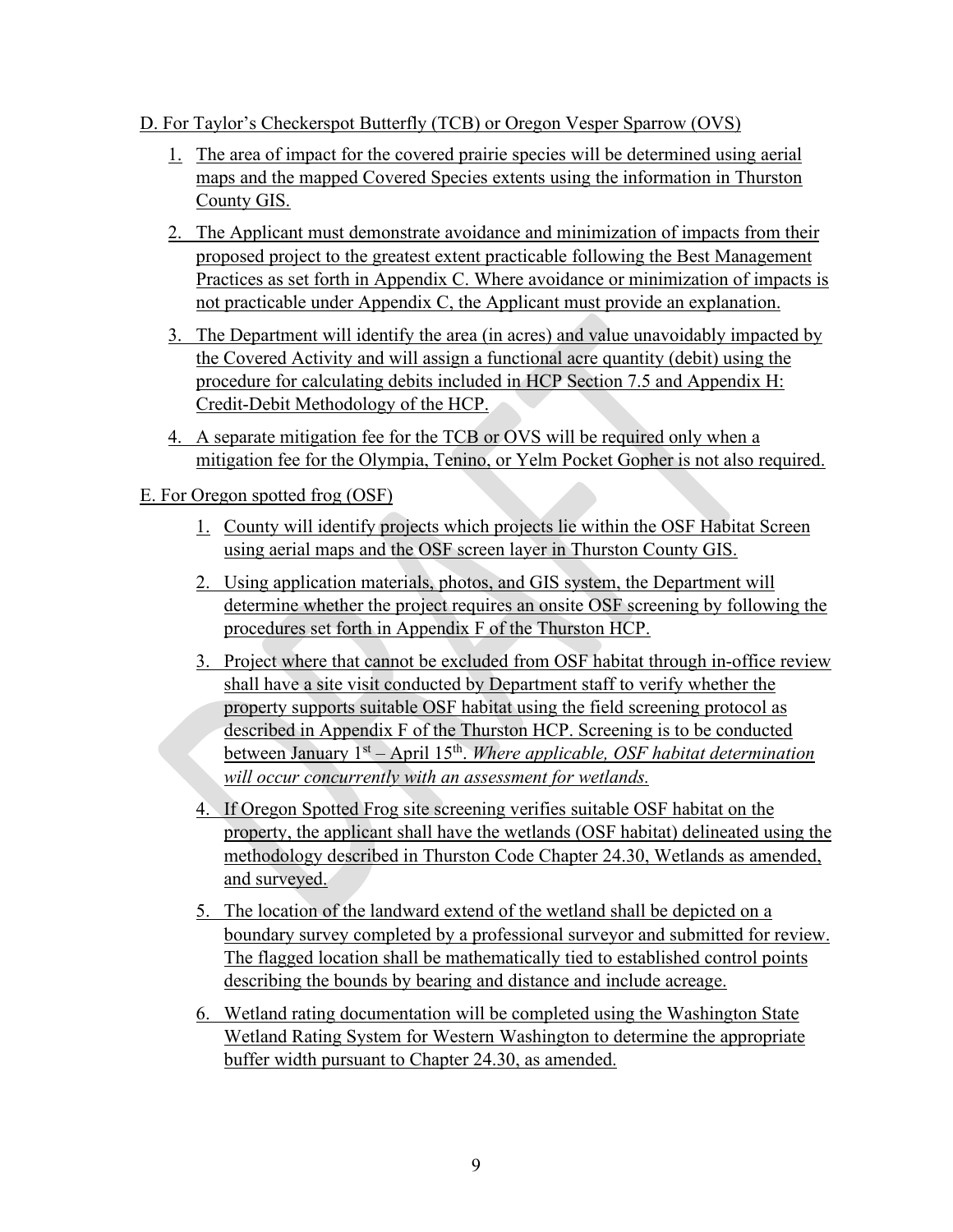- 7. The delineation of the wetland (OSF habitat) and its buffers must be documented on the site plan required in 17.40.060(A)(4).
- 8. A critical area report shall be submitted which contains information required in Thurston County Code (TCC) Chapter 24.35, as amended impacts shall follow the mitigation sequencing described in TCC Chapter 24.01, as amended. The report must also demonstrate impact has been minimized to the fullest extent practicable following the Best Management Practices as set forth in Appendix C. Where avoidance or minimization of impacts is not practicable under Appendix C, the Applicant must provide an explanation.
- 9. Where impacts to the covered species are unavoidable, the Department will apply the Ecology Western Washington Wetland Compensatory Mitigation Credit-Debit System to the area of proposed impact and determine the mitigation offset required. Should the OSF habitat extend the landward of a CAO qualified wetland, the mitigation shall be no less than a 1:1 ratio.
- F. Developments with impacts occurring within federally designated critical habitat for a covered species must be mitigated via land dedication within the same designated critical habitat unit as the impact (pursuant to section 4.6 of the HCP) and must meet requirements of 17.40.100(A) of this chapter.
- G. If there are insufficient mitigation credits available to enable the County to meet its obligation to stay ahead of impacts as set forth in Thurston HCP Section 5.3.2 and the County shall require, at its sole discretion, one or more of the following:

a. A dedication of land in lieu of some or all the Mitigation Fee that would otherwise be imposed, or

2. Separate Take Authorization as described in 17.40.100(C), or

3. The applicant to obtain mitigation from an approved independent Conservation or Mitigation Bank.

- H. Impacts to covered species may be authorized and a Certificate of Inclusion will be extended upon the completion of the following conditions:
	- 1. Upon satisfaction of the requirements of this Chapter determined by the discretion of the Department.
	- The conditions of approval for the project require the project applicant to comply with all terms and conditions of the Thurston HCP and Incidental Take Permit.

Such terms and conditions include but are not limited to the following at the discretion of the department:

- Mitigation has been completed pursuant to Section 17.40.090 or 17.40.100 of this Chapter;
- Compliance with all relevant surveys, avoidance, minimization, and conservation measures determined by the Department; and
- The Department determines that the extension of take authorization is consistent with the Thurston HCP and Incidental Take Permit.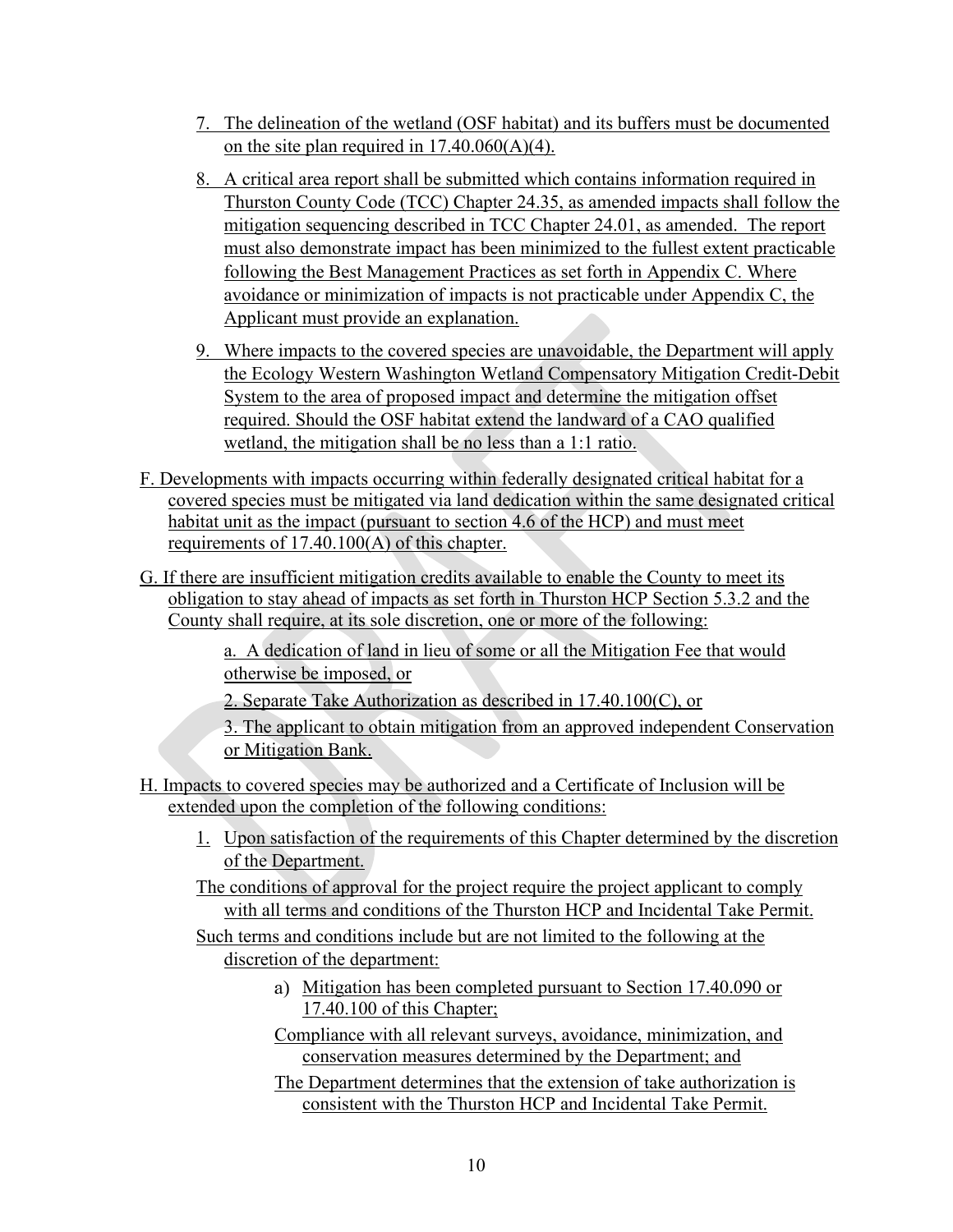## 17.40.075 – Thurston HCP Approval Authority and Review Coordination.

- The department may approve, approve with conditions, or deny an application submitted under this Chapter after evaluating the application through the provisions of this Chapter following the Type I application procedures in Chapter 20.60 Thurston County Code.
- In addition to the requirements of this Chapter, the applicant may also require additional approvals, pursuant to Title 24 TCC, to address potential impacts on other critical areas identified by the County code. The department shall issue a decision for each application involving a critical area, associated buffer, or riparian area in accordance with the applicable review process in TCC 24.05.020 and the sections of this title applicable to each decision.
- C. HCP reviews may be combined with the underlying permit and the underlying development permit shall control the approval authority and review process.

## 17.40.080 - Guidelines.

The Director may create guidelines to assist with the implementation and administration of all aspects of this chapter.

#### 17.40.090 – HCP Mitigation Fees

Thurston County HCP mitigation fees are hereby authorized to fund the Land Conservation Strategy identified in the Thurston HCP Chapter 5.

- A. The Department shall determine the mitigation fee by:
	- 1. Determining the extent of the impacts to the covered species created by the development.
	- 2. To determine the functional value use Appendix H Credit-Debit Methodology of the HCP for the Olympia, Tenino, or Yelm Pocket Gopher, TCB and OVS or using the Calculating Credits and Debits for Compensatory Mitigation in Wetlands of Western Washington for the Oregon spotted frog.
	- 3. The Mitigation Fee for each covered species shall be calculated by the Department by multiplying the proposed area of impact by the functional value (debit) of the habitat impacted to obtain the functional acres of impact; then multiply the functional acres (debit) by the estimated mitigation fee in Fee Resolution  $\overline{XXX}$ .
	- 4. Except otherwise provided in Section 17.40.100, upon or before the issuance of the permit or authorization, the project applicant shall pay the Mitigation fee in total pursuant to the requirements of 8.4.1 of the HCP.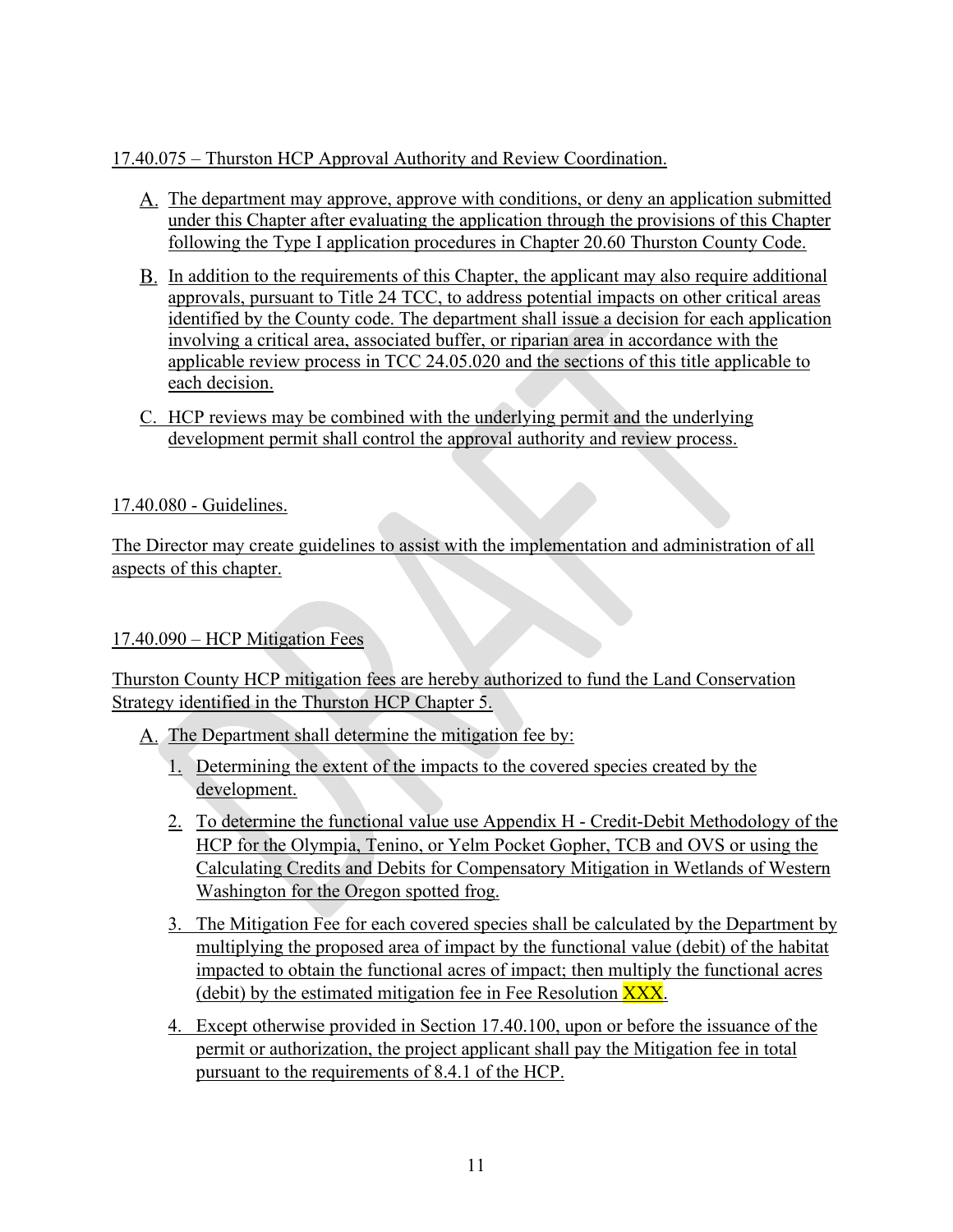- 5. The Mitigation Fee amount applicable to the Development shall be the Mitigation Fee amount in effect at the time permit or authorization approval is issued.
- 6. Timing of the mitigation fee payment not otherwise specified by the Chapter shall be governed by the Thurston HCP. Section 8.4.1 of the HCP provided additional guidance on the timing of mitigation fee payments and is incorporated herein by reference.

## B. Administration Fee.

Applicants requiring HCP review shall be charged a one-time fee for each respective HCP application request to cover the costs associated with the review of each application. Payment of the fee shall be required at the time of the application submittal.

## 17.40.100 – Land and Other Options in Lieu of Fee

# A. Dedications.

- 1. An applicant may dedicate land in lieu of payment for all or a portion of the mitigation fee applicable to the predetermined area under development if preservation of the proposed land is consistent with the Thurston HCP Mitigation via Land Dedication criteria set forth in HCP Section 7.6.2.
	- a. Land will qualify as land in lieu of payment if it is: (1) contributes to the Biological Goals and Conservation Objectives of the HCP Conservation Program, (2) benefits the Covered Species to be mitigated, and (3) meets the Conservation Land selection criteria in Section 5.4 of the Thurston HCP.
	- b. Landowners proposing dedication of land in lieu of payment of mitigation fees must submit a petition for a consistency determination to the Department. The Department shall be responsible for determining the completeness of the petition. The petitioner must provide:
	- c. An aerial, location map, and description of the land proposed for dedication. The description must identify if the land will be a New Preserve, Working Lands, or Enhancement of Existing Preserves as defined in Thurston HCP.
	- c. Mitigation site must meet the minimum size requirement for the as specified for each species in Section 5.4. In general, sites must be a minimum of 50 ac (20 ha), for TCB or MPG, a minimum of 20 acres for OVS and a minimum of 5 ac for OSF. If mitigation area proposed is smaller then must be adjacent to an already-conserved land with like habitat and similar land management.
	- d. Baseline inventory of site conditions at the time of acquisition must document that the site is of sufficient habitat quality and function, and occupancy/proximity of the Covered Species to provide the mitigation required.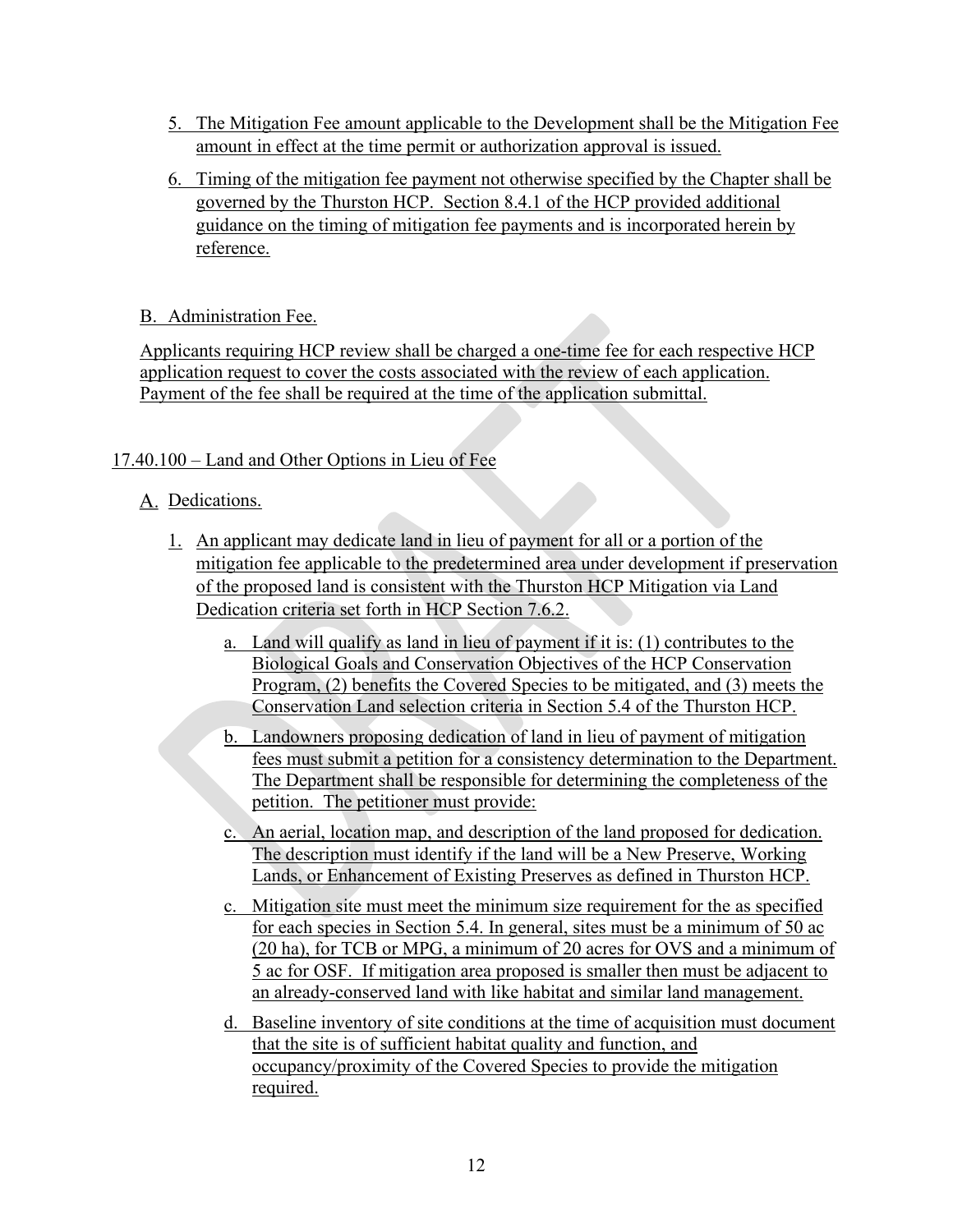- e. In all cases, the mitigation site must be under a permanent Conservation Easement held by the County or approved nonprofit conservation organization with third party enforcement right bestowed to County. The Easement must include protection of the Covered Species and Conservation Values. The process to establish the easement must include due diligence, such as a Phase 1 Environmental Site Assessment, appraisal, and title search to be provided to the Department for review.
	- i. A Site Management Plan using the template provided in Appendix I of the Thurston HCP that includes without limitation performance standards, the schedule for expected achievement of Performance Standards, mitigation and long-term maintenance, in addition to monitoring and reporting requirements.
	- ii. The mitigation site must be supported by a non-wasting stewardship endowment to fund habitat management/enhancement, monitoring, maintenance, and adaptive management of the property in perpetuity (including contingencies). Non-wasting endowments are further described in Thurston HCP Section 8.3.
- f. The petition shall be processed in accordance with the following terms:
	- i. If, upon review of the petition, the Department finds the information provided to be inadequate for determining consistency, the Department shall, within forty-five days (45) of receipt of the petition, provide the landowner with a written statement of additional information required. The forty-five (45) day period can be extended if both parties agree. Upon receipt of an adequate petition, the Department shall, within forty-five days, issue a written determination with respect to the acceptability and consistency.
	- ii. The Department is under no obligation to accept land that does not, based on its sole discretion, provide benefits to one or more covered species and does not benefit the Thurston HCP Conservation Program.
	- iii. The in-lieu land and payment of the mitigation fees are not transferable to the other project. Failure to develop the project shall not result in a refund of either the in-lieu land or related fees that were previously paid.

#### B. Separate Take Authorization

On a case-by-case basis, an applicant that possesses separate and final approval from the United States Fish and Wildlife Service for incidental take of all federally listed species that may be adversely affected by the development and the County determines that the mitigation and conservation requirements under the separate approval are equivalent to or exceed what would be required under this ordinance, then the County may determine that no further mitigation fees are required for the purposes of complying with the Thurston HCP, in which case the mitigation fees described herein shall not be required of the project.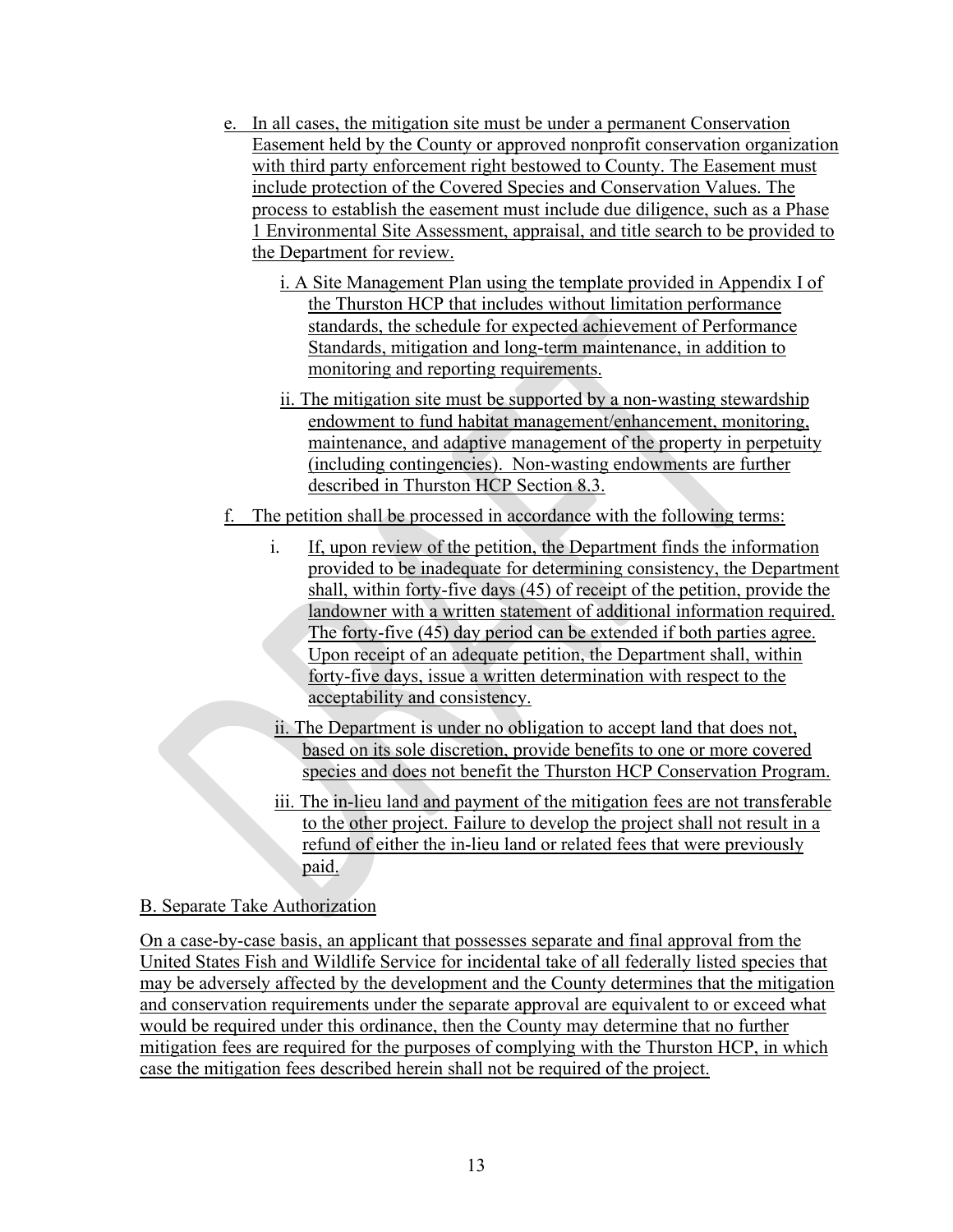## C. Use of Independent Conservation or Mitigation Bank

Certificate of Inclusion Applicants may elect to purchase mitigation credits from an independent conservation or mitigation bank that sells credits for the Covered Species (and Service Area, for Mazama Pocket Gopher subspecies) to be impacted. Mitigation banks and the credits they release for sale must be fully approved by USFWS. For such credits to be used as part of the process to obtain a Certificate of Inclusion under the Thurston County HCP, adequate documentation of credit equivalency and consistency with the HCP (inclusive of Performance Standards and criteria for Conservation Lands acquisition) must be provided by the Applicant and approved by the County, and any additional fees required to be paid to the County.

## 17.40.110 – Habitat Conservation Implementation Team

An HCP Implementation Team will be assembled within 12 months of the effectiveness of this Chapter and convened regularly by staff in the Department of Community Planning and Economic Development to provide science and technical guidance to help implement the Thurston HCP Conservation Program and the terms of the Incidental Take Permit. The HCP Implementation Team will be composed of County staff and three to five members who are biologists, ecologists, or hydrogeologists who collectively have experience with conservation agricultural practices and the Covered Species and their habitat types. Representatives from the wildlife agencies may participate as informational liaisons. The HCP Implementation Team will undertake duties as described in Thurston HCP Section 7.2.3

The HCP Implementation Team's role in the Thurston HCP is advisory only. The team will make recommendations to the Board through staff. The Board will retain authority to approve all work related to HCP Implementation.

## $17.40.120 -$  Appeals

- A. Appeals of administrative decisions may be taken to the hearing examiner by any person aggrieved or by any officer, department, board, or commission of the county affected by any order, requirement, permit, decision, or determination made by an administrative official in the administration or enforcement of this title. Appeals shall be filed in writing with the department within fourteen calendar days of the date of the notice of the decision being appealed on a form provided by the department. Appeals shall be considered in the manner prescribed by Chapter 2.06 TCC.
- B. Appeals of hearing examiner decisions may be brought to the board of county commissioners by any aggrieved party. Appeals shall be filed in writing with the department within fourteen calendar days of the date of the notice of the decision being appealed on a form provided by the department. Appeals shall be considered in the manner prescribed by Chapter 2.06 TCC.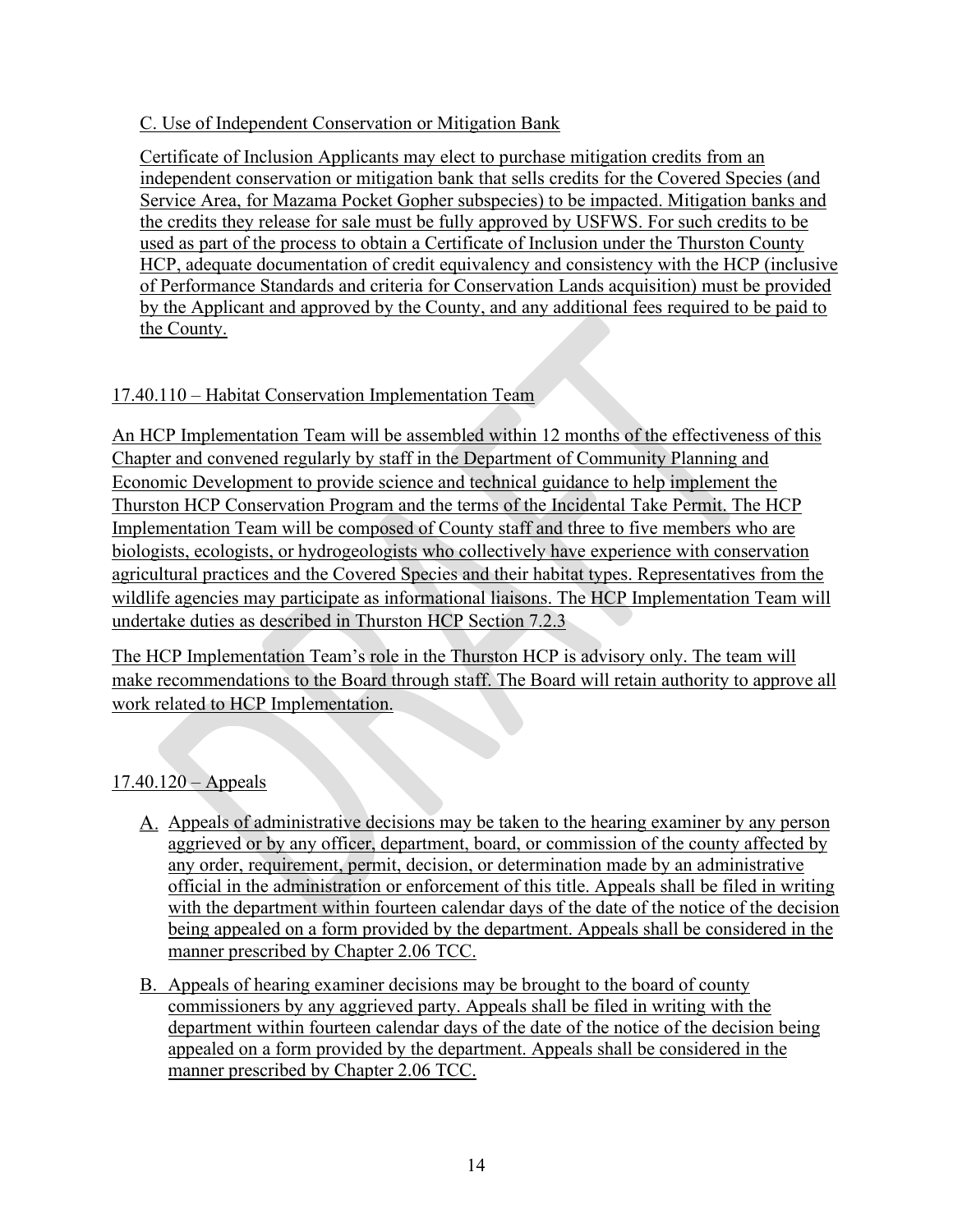## C. Any final decision by the board of county commissioners is appealable in the manner proscribed by state law.

# 17.40.130 – Enforcement.

Violations of this title shall be enforced through the provisions of Title 26 TCC.

# 17.40.140 – Effective date.

This Ordinance shall take effect upon the occurrence of all the following: Thurston County's adoption of the mitigation fees; and the issuance of the take permits by the U.S. Fish and Wildlife Service*.* 

17.40.150 – Severability.

If any section, subsection, sentence, clause, phrase or other portion of this Ordinance or its application to any person is, for any reason, declared invalid, illegal or unconstitutional in whole or in part by any court or agency of competent jurisdiction, said decision shall not affect the validity of the remaining portions hereof.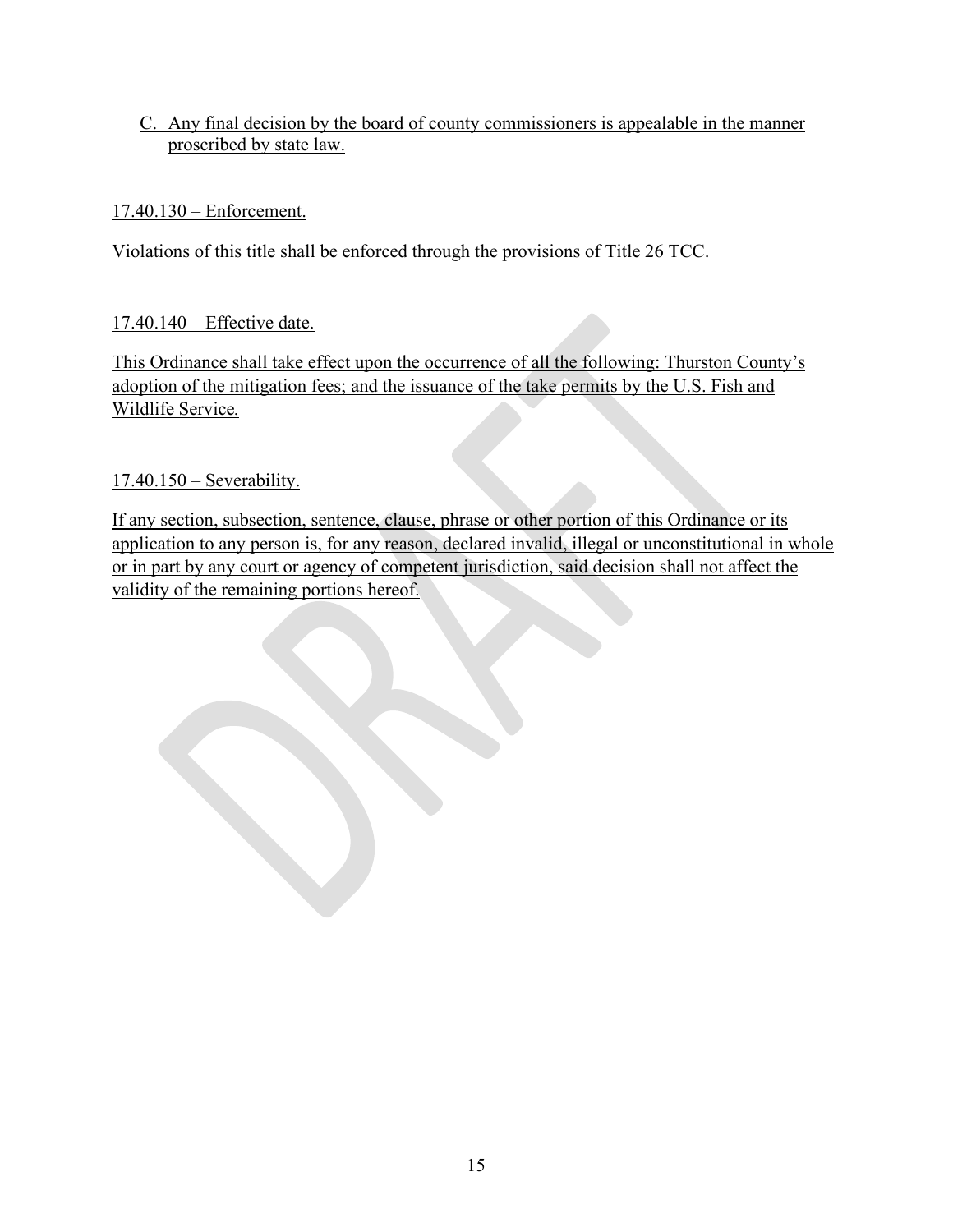# **ATTACHMENT – B: Thurston County Critical Area Ordinance (Title 24)**

Deleted Text: Strikethrough / Changes: Underlined / Unaffected Omitted Text: (...)

#### **I. Thurston County Code Chapter 24.01 TCC (General Provisions governing the Critical Area ordinance) Section 24.01.025 TCC (Applicability of critical area regulations) shall be amended to read as follows:**

The provisions of this title for regulating critical areas shall apply to all land, all water areas, and all structures, and all use irrespective of lot lines in the unincorporated territory of Thurston County, Washington, except for agricultural activities (new and existing) and activities and species covered under the Thurston HCP. Agricultural activities meeting the requirements of TCC Section 17.15.110 shall be regulated by Chapter 17.15 TCC. Activities and species covered under the Thurston HCP are subject to the requirements found in Incidental Take Permit issued by and between the United States Fish and Wildlife Service and Thurston County. Where conflicts occur between the provisions of this title, the Habitat Conservation Plan, and the Incidental Take Permit shall prevail.

**II. Thurston County Code Chapter 24.01 TCC (General Provisions governing the Critical Area ordinance) Section 24.01.030 TCC (Interpretations) shall be amended to read as follows:**

…

The director shall review and resolve any questions involving the proper interpretation or application of the provisions of this title that may be requested by any property owner, tenant, government officer, department, or other person affected. The director's decision shall be in keeping with the intent of this title, the Thurston County Comprehensive Plan, the Thurston County Habitat Conservation Plan, the Growth Management Act, and other applicable federal, state and county regulations.

#### **III. Thurston County Code Chapter 24.01 TCC (General Provisions governing the Critical Area ordinance) Section 24.01.040 TCC (Critical area maps) shall be amended to read as follows:**

D. For properties containing Covered Species and associated habitat under the Thurston HCP refer to Chapter 2 of the Thurston HCP.

…

**IV. Thurston County Code Chapter 24.01 TCC (General provisions governing the critical area ordinance) Section 24.01.060 (Implementation of the Thurston HCP) shall be added for the implementation of the Thurston HCP.**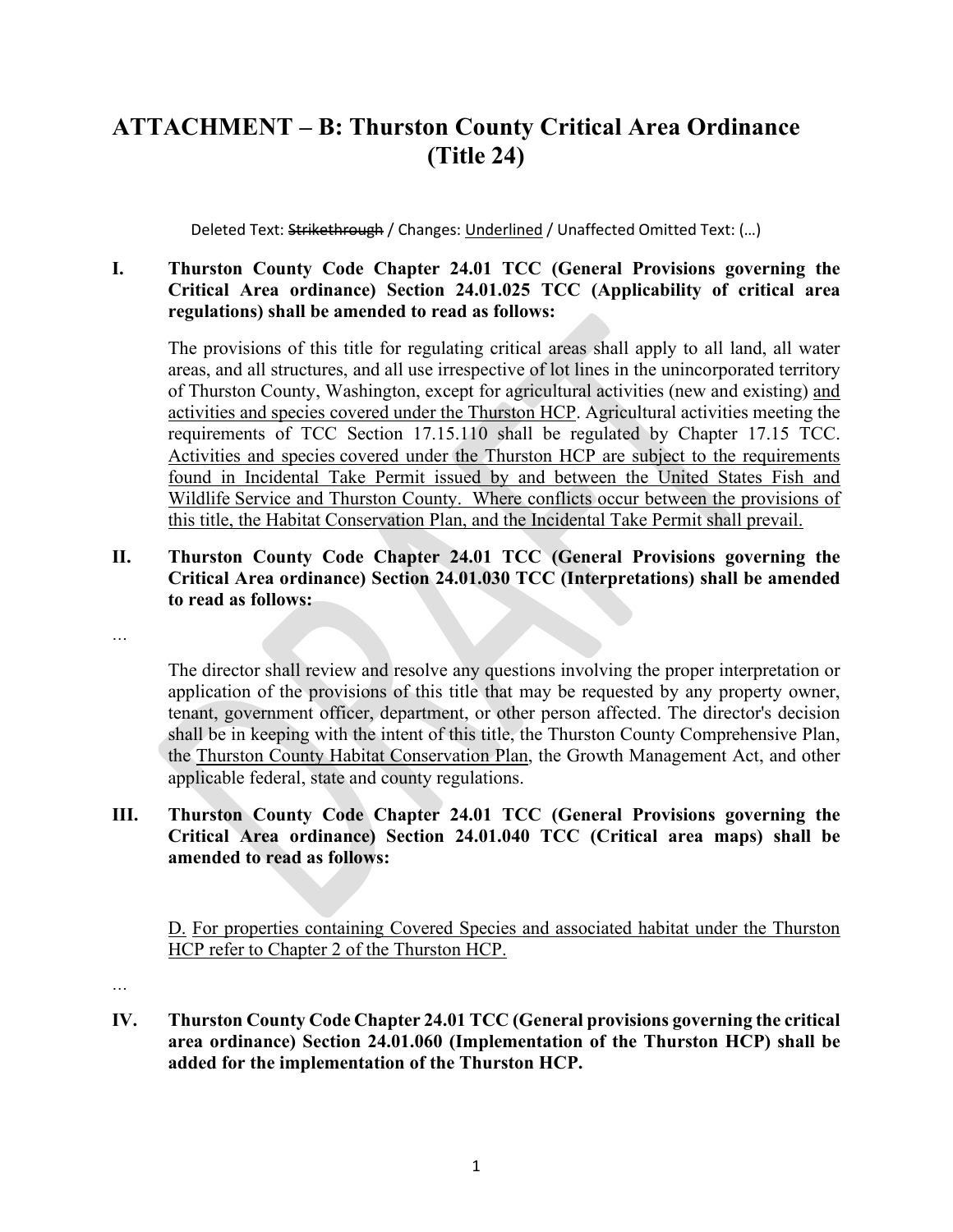On [DATE], the United States Fish and Wildlife Service approved the Thurston County Habitat Conservation Plan and issued a 30-year Incidental Take Permit that provides Endangered Species Act authorization for six species associated with prairie and wetland/riparian habitats across the County. The species covered include Olympia, Tenino and Yelm pocket gopher, Taylor's checkerspot butterfly, Oregon spotted frog, and Oregon vesper sparrow. While the critical areas ordinance includes federally listed species, the Habitat Conservation Plan and associated documents will take precedence over the CAO in regulating the six (6) Habitat Conservation Plan Covered Species for Covered Activities to ensure compliance with the Endangered Species Act as long as the issued Incidental Take Permit is active.

### **V. Thurston County Code Chapter 24.03 TCC (Definitions) Section 24.03.010 (Definitions) shall be amended to read as follows:**

…

"Covered Activity" means the activities that are included in the Thurston County Habitat Conservation Plan and covered for incidental take by the Incidental Take Permit.

"Covered Species" means that are included in the Thurston County Habitat Conservation Plan and covered for incidental take by the Incidental Take Permit.

…

"Department" means the "resource stewardship department" "Community Planning and Economic Development Department" unless otherwise specified in this title.

…

"Habitat conservation plans" (HCPs) are planning documents required as part of an application for an Incidental Take Permit. They describe the anticipated effects of the proposed taking; how those impacts will be minimized or mitigated; and how the HCP is to be funded. HCPs can apply to both listed and non-listed species, including those that are candidates or have been proposed for listing.

…

**"**Thurston HCP**"** means the Thurston County Habitat Conservation Plan approved by the United States Fish and Wildlife Service on **DATE** and adopted by the Board of County Commissioners on DATE, and may be revised from time to time.

#### **VI. Thurston County Code Chapter 24.25 TCC (Fish and wildlife habitat conservation areas) Section 24.25.010(Applicability) shall be amended to read as follows:**

All property within unincorporated Thurston County containing fish and wildlife habitat conservation areas as defined and provided for in Chapter 24.03 TCC and/or associated buffers and additional areas identified by this chapter are subject to this title. Fish and wildlife habitat conservation areas are typically identified either by known point locations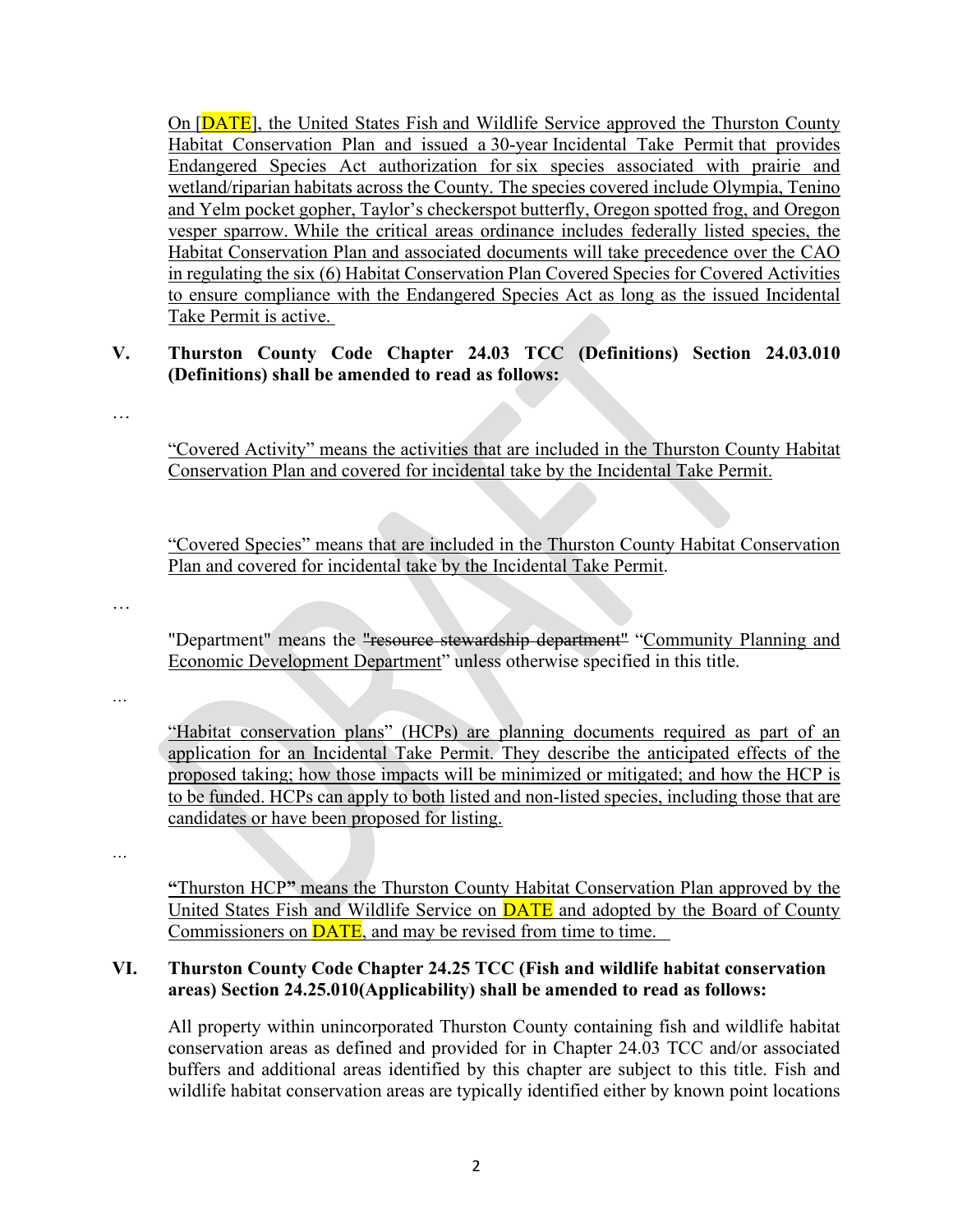of specific species or by habitat areas or both. The presence of a fish and wildlife habitat conservation area and/or buffer on a parcel triggers the requirements of this chapter, regardless of whether or not the habitat conservation area has been mapped. Unless the species are included within the Thurston HCP. Then the provision of the Thurston HCP will prevail over this Chapter in regulating the six (6) Habitat Conservation Plan Covered Species for those activities covered under the Thurston HCP.

#### **VII. Thurston County Code Chapter 24.25 TCC (Fish and wildlife habitat conservation areas) Section 24.25.065 (Important habitats and species) shall be amended to read as follows:**

Important animal and plant species, their habitats of primary association, and other important habitats protected under this chapter are listed below but do not include species covered under the Thurston County Habitat Conservation Plan as described in the Thurston HCP.

### **VIII. Thurston County Code Chapter 24.25 TCC (Fish and wildlife habitat conservation areas) Section 24.25.090 (General standards) shall be amended to read as follows:**

The following requirements apply, as applicable, to all uses and activities listed in Table 24.25-3.

A. Regulatory Differences. Differences in regulations because of the overlap of two or more critical areas  $\Theta$ , the Shoreline Master Program, or the Thurston HCP for the Thurston Region are governed by Chapter 24.01 TCC. All uses and activities subject to this section shall meet the requirements that provide the most protection to the critical areas involved. Uses and activities located in the jurisdiction of the Shoreline Master Program for the Thurston Region and the Permit Area of the Thurston HCP are prohibited if they are inconsistent with either the Shoreline Master Program or the Thurston HCP.

## **IX. Thurston County Code Chapter 24.25 (Fish and wildlife habitat conservation areas) Appendix 24.25-1 (Table 24.25-1 Habitat of Local Importance) shall be amended to read as follows:**

| Prairie or<br>Westside<br>Prairie | Important prairie or westside prairie habitat means<br>herbaceous, non-forested (forested means greater than or<br>equal to sixty percent forest canopy cover) plant<br>communities that can either take the form of a dry prairie<br>where soils are well-drained or a wet prairie. Priority dry<br>prairie areas have a minimum size of one acre. In<br>addition, some areas dominated by Scot's (Scotch)<br>Broom (non-native shrub) or other invasive species to | Mazama pocket gopher,<br>Taylor's checkerspot<br>bufferfly butterfly,<br>Mardon skipper,<br>streaked horned lark<br>Many species<br>associated with prairie<br>habitat are protected |
|-----------------------------------|----------------------------------------------------------------------------------------------------------------------------------------------------------------------------------------------------------------------------------------------------------------------------------------------------------------------------------------------------------------------------------------------------------------------------------------------------------------------|--------------------------------------------------------------------------------------------------------------------------------------------------------------------------------------|
|-----------------------------------|----------------------------------------------------------------------------------------------------------------------------------------------------------------------------------------------------------------------------------------------------------------------------------------------------------------------------------------------------------------------------------------------------------------------------------------------------------------------|--------------------------------------------------------------------------------------------------------------------------------------------------------------------------------------|

…